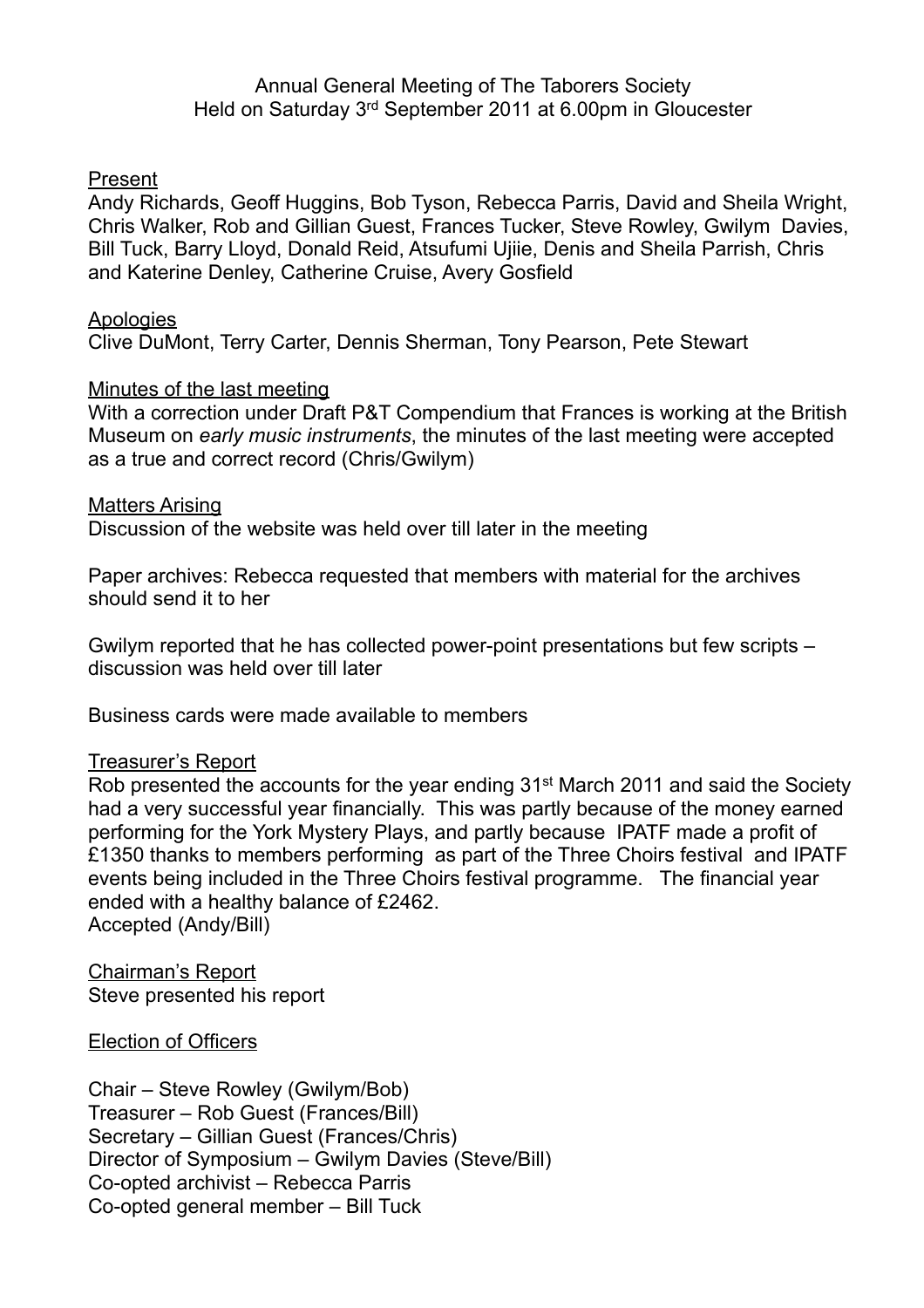It was agreed that further committee members should be co-opted as and when necessary.

Marketing officer – left vacant at present

Andy Richards proposed a vote of thanks to the officers for running the society.

The business of the AGM being completed, the meeting closed at 6.20pm and was immediately followed by a General Meeting of TTS

Present – personnel as above

## ACTIVITIES AND FESTIVALS 2011 – 2012

# IPATF

Because of the organisers' locations it is easier to run the festival in Gloucester. Today the Society took part in the Gloucester Day parade and there was an encouraging response from the city and the public. The museums are also keen to be involved in the festival next year. The Folk Museum is building an education facility and this may prove useful to our festival.

The Three Choirs Festival will be in Gloucester again in 2013 and links will again be sought, as the association was so successful in 2010.

# **PROCESSION**

Taking part in the procession gave the Society a public face, but it was felt that this could be given more impact with more coordination between members. We do not constitute a band, but individual members playing together. This year people were asked to try to include some red in their costume, which was felt to work well. Members asked that the tunes for the Big Dub should be chosen well before the day so that everyone has the time to practise them. This year there was a difficulty because Andy was job-hunting which took precedence over organising the tunes. Members appreciated that, and the meeting gave a vote of thanks to Andy for being procession leader. The banner made an impact and gave cohesion to the group, but the meeting thought it needed words to identify TTS. David Wright has connections with a banner-making company and will investigate.

## OTHER 3-HOLE TRADITIONS

The Society felt it is important to keep our connection with Spain.

South America could be investigated, but we might have to seek some funding specifically for that.

Frances said that she has put details on her website of an African 3-holed flute and thought there must be Africans in the UK who can play this.

# FESTIVAL WORKSHOPS

Sidmouth workshops were well attended in past years.

David organised workshops at Chippenham folk festival which were very successful and he is happy to do this again next year – agreed he should pursue this, with assistance from other members. There may be scope for an improvers' workshop as well as a beginners' one.